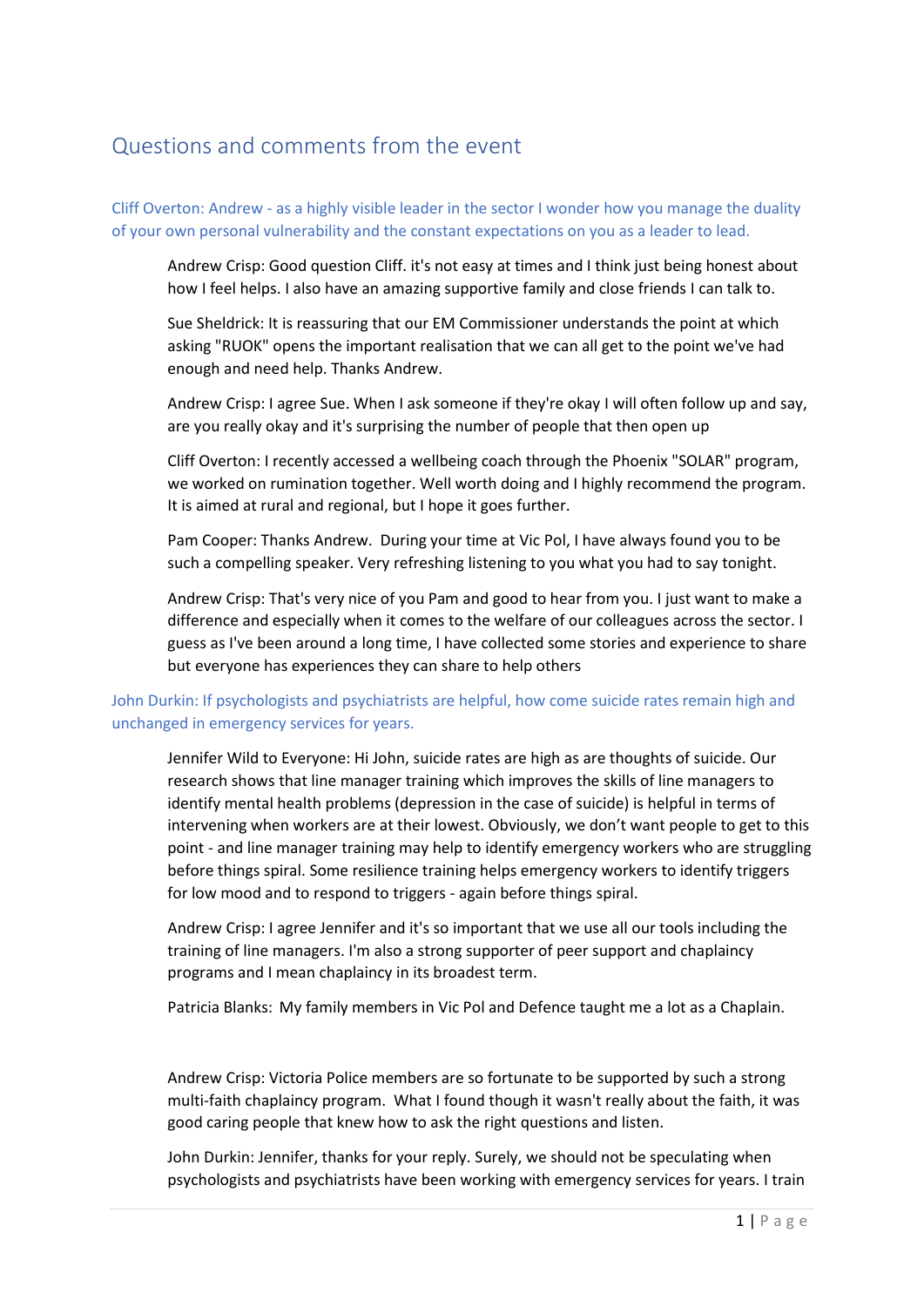firefighters to prevent suicide in colleagues, but it will never find its way into a journal. Relief, gratitude, and posttraumatic growth do not lend themselves to the so-called gold standard of research. The literature is devoid of success in preventing suicide in this high-risk group.

John Durkin: I led the crisis response for the Met Police in London after the 2017 terrorist attacks using a team of firefighters. 80+ officers worst affected returned to duty with no PTSD three years later. Not a psychiatrist in sight.

Andrew Crisp to Everyone: Thanks for that comment, John. I would be interested in learning more about what was done.

*Tony Pearce: Hi Monique, your point about sleep is highly relevant and there is much evidence to relate that to poor mental health outcomes in our sector. I have suffered a significant sleep disorder since the Thredbo Landslip disaster in 1997 that has at times had a significant impact on my function. I have been fortunate to recently participate in a new randomised sleep trial being conducted by Phoenix Australia which has whilst not fully resolving the issue had a positive impact on my circumstances.*

Monique Crane: Hi Tony, you are correct to think that sleep has a major effect. Finding a helpful resolution to sleep issues pre-deployment is really something that we are looking to work on as well as helping people recover after a workday to allow better sleep.

*Cliff Overton: Hi Monique - the similarities between defence and emergency management are many, but we might need to explore the differences too, so we better understand them. Case in point - I received treatment for PTSD from a practitioner who treated armed services personnel returning from deployment. Unfortunately, we could not establish an agreed context and the treatment left me worse than when I started, triggered by assumptions made by the practitioner. Understanding difference is important.*

Greg Snart: Hi Andrew, based on your time with VicPol, and your experiences there, do think there is a difference between the way Mental Health is dealt with between paid emergency service personnel and volunteers.?

Andrew Crisp: Thanks Greg. With the leaders of our volunteer emergency services I see such a strong commitment to mental health I think what we need to do more is to listen to our volunteers about how better we can support their health and well being

Greg Snart: Thanks Andrew, I was more thinking about whether paid staff are being "compelled" to undertake Mental Health training....and whether you think this is something that should be mandatory for Volunteers, during Minimum Skills training and as part of leadership training courses.??

Andrew Crisp: That's something I will look into Greg with what programs are offered. There are better qualified on the panel to talk about what should or could be mandatory mental health training

Greg Snart: Thanks Andrew, we did discuss this at the forum at VEMI in Mt Macedon and I was wondering if it had made its way to the upper management levels of CFA....it is reassuring to hear your thoughts and endorsement of this type of training.